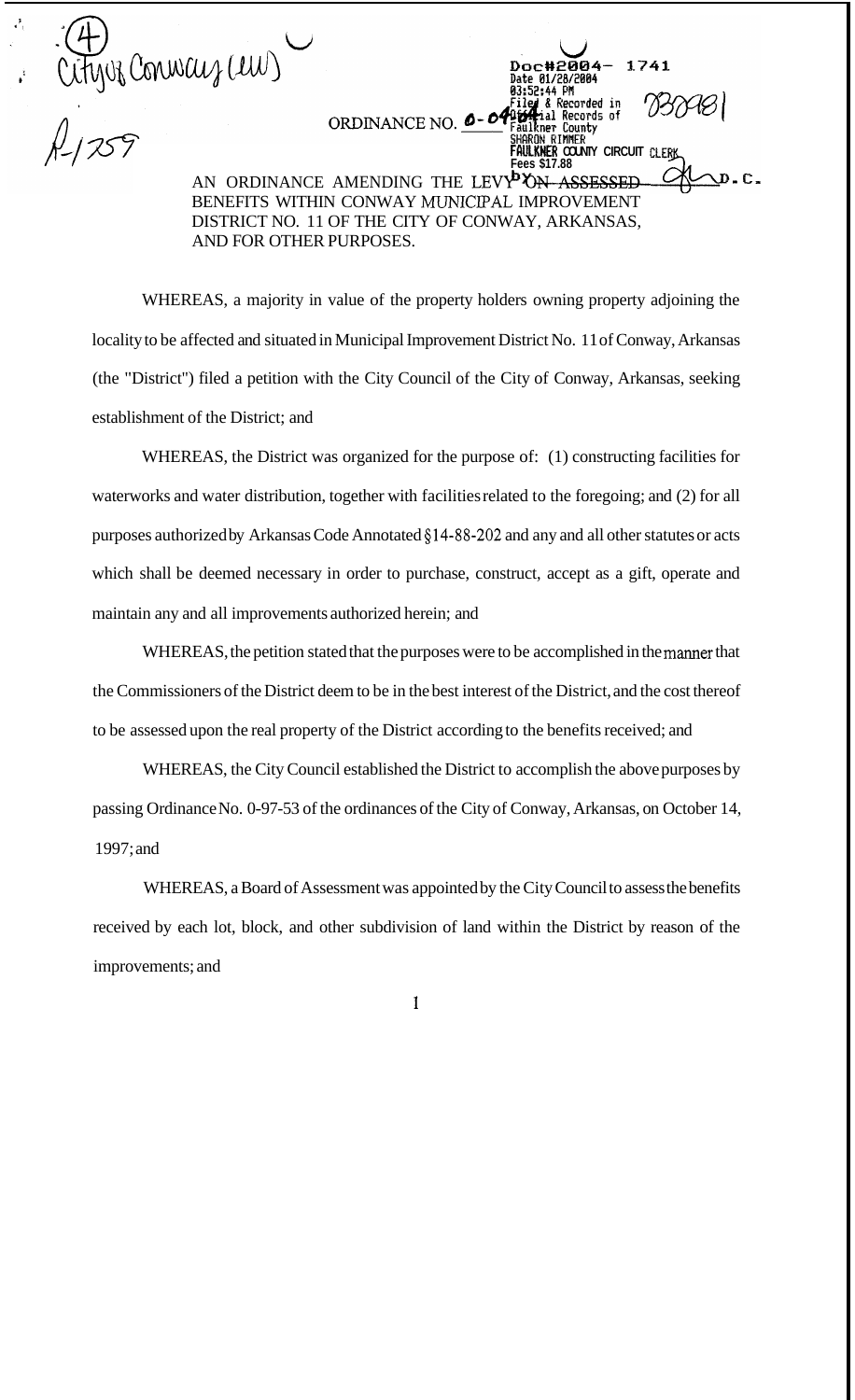the whole of the local assessment shall be paid.

**<sup>I</sup>**L/ LI

Section 2. That all ordinances and resolutions and parts thereof in conflict herewith are hereby repealed to the extent of such conflict, and this Ordinance shall be in full force and effect from and after its passage.

Section 3. It is hereby determined by the City Council that there is an immediate need to reduce the levy against the assessed benefits, in order to provide for the public peace, health and safety, and therefore an emergency is declared to exist and this ordinance shall take effect and be in force from and after its passage.

PASSED: January *f***<sub>2</sub>**, 2004.

APPROVED:

Jal-Secured

ATTEST:

**1** 

*1* 

Michael O Granett

(SEAL)

2024\3332\ordin007.ord

3